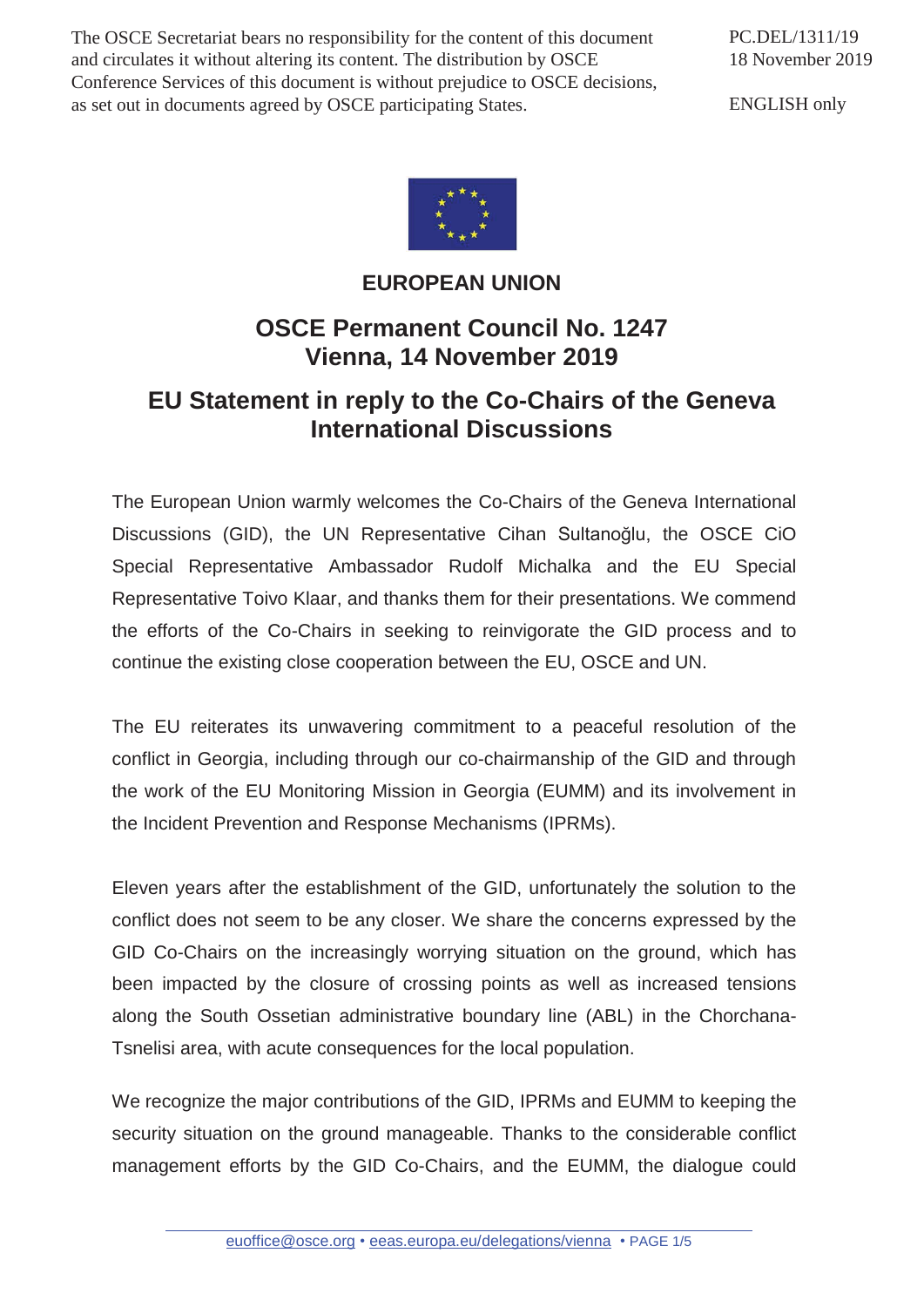continue further. We welcome the continuous efforts undertaken in the Ergneti IPRM, which help to ease tensions. While we acknowledge the importance of direct interaction between the sides in the format of technical meetings, we are convinced that efforts should be pursued for a swift and unconditional resumption of regular IPRM meetings in Ergneti. At the same time, we regret that the activities of the Gali IPRM have been stalled for more than one year and urge the resumption of its work without preconditions and further delay.

We stress that the EUMM remains the only international presence on the ground, which tirelessly contributes to stabilisation, normalisation and confidence building between the conflict parties. In this context, we express our deep concern about the incident on 24 October, when a group of unarmed civilian EUMM monitors were held by armed South Ossetian security actors, while conducting a patrol in the Chorchana-Tsnelisi area. This is unacceptable. Any attempts, both in action and through statements, to prevent the EUMM's work are deplorable and must stop. Furthermore, we recall that the EUMM mandate covers the whole territory of Georgia, including its regions of Abkhazia and South Ossetia.

We regret that the GID discussions on its core issues – security and stability, and humanitarian issues – remain challenging. We continue to believe that a clear nonuse of force statement by the Russian Federation remains essential.

 We reiterate our concern about the continuing Russian illegal military presence in violation of Georgia's sovereignty and territorial integrity, increased military exercises, infrastructure reinforcements and "borderization" activities in the Georgian regions of Abkhazia and South Ossetia. We condemn the implementation of the so-called treaties and deriving agreements. The latest example is the establishment of stamping of entry/exit visas on passports of all foreigners by the de facto Abkhaz authorities. These trends run contrary to the principles of international law and commitments undertaken by Russia to work toward peace and stability, and we call for them to be reversed.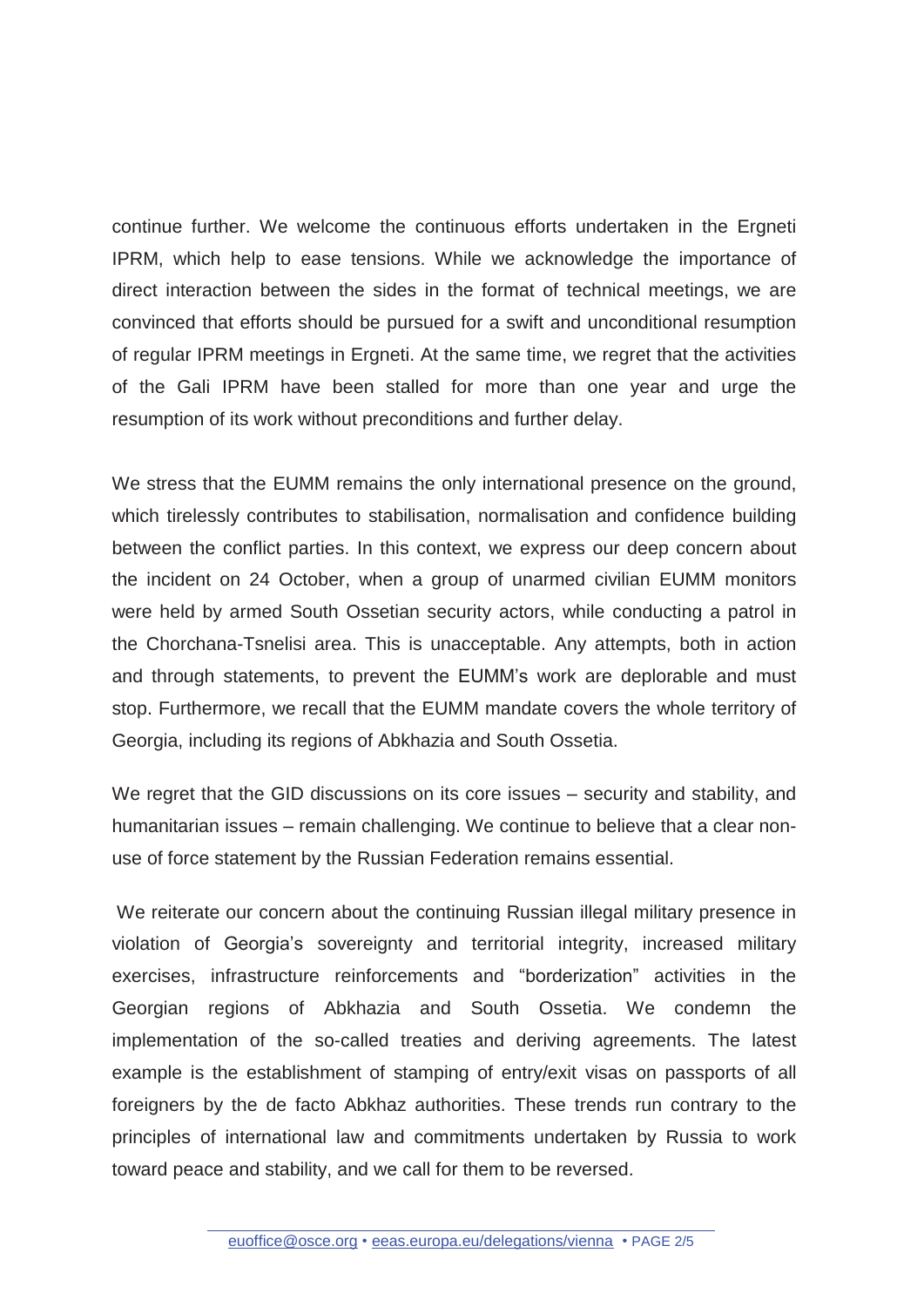We regret the confrontational atmosphere surrounding discussions on humanitarian issues. Continuing restrictions to freedom of movement on the conflict-affected population, including through the intensified "borderization" process, closures of crossing points and arbitrary detentions, are dividing the Georgian communities and building up hardship, frustration and fears among the local population. We urge the Russian Federation to fully assume its responsibility as a party to the conflict in Georgia and eliminate all restrictions to the freedom of movement. Crossing points closed since early September along the South Ossetian ABL must be reopened immediately. Tragic cases like the recent one, when Ms. Margo Martiashvili, a Georgian woman from Akhalgori district, lost her life because she could not access prompt medical help due to a closed crossing point, are deplorable and must not be repeated. We also urge Russia and de facto authorities to finally solve the issue of the existing documentation gap in Abkhazia and to stop pushing mother-tongue education out of Georgian schools, as these continue to infringe on the fundamental rights of local residents.

We regret the death of Georgian citizen Mr. Kvaratskhelia in the custody of Russian Federation border guards in Abkhazia last March, which contributed to growing confrontation and mistrust. We also recall the fatal cases of Georgian citizens Messrs. Tatunashvili, Otkhozoria and Basharuli and reiterate our call for thorough investigations into these and other cases, and for justice to be ensured and avoid impunity.

On a more positive note, we welcome some constructive steps and initiatives in the humanitarian area, including on people-to-people contacts, missing persons, women engagement, water and cultural heritage related issues and tackling environmental challenges. However, we regret the lack of substantive discussions on the return of refugees and IDPs. We underline that this issue is a core task and agenda point of the GID. We call upon all participants to engage on all issues and refrain from walkouts, which contradict the commitments to the GID.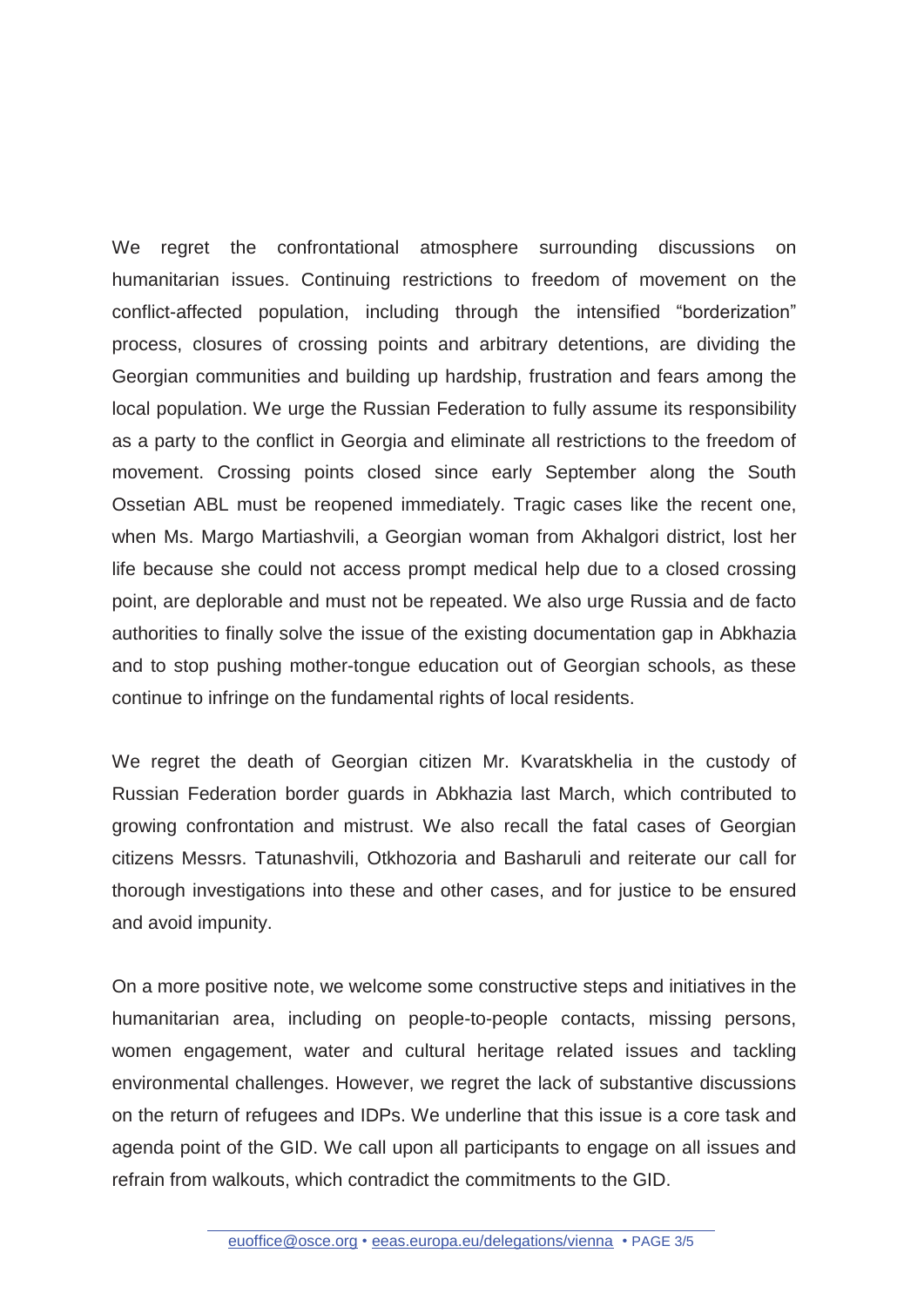We agree with the views expressed by the Co-Chairs that more responsibility and political will, a more constructive and result-oriented approach, including more concrete confidence-building initiatives, especially in the area of human security are necessary to reinvigorate the GID.

We take the opportunity to ask the Co-Chairs a few questions: 1) Would you please share some examples of the concrete possible confidence-building measures that might help to regulate the current security crises on the ground? How we as participating States could contribute? 2) What further steps are foreseen in seeking for more active inclusion of women into the GID process? 3) Any ideas on how the engagement of youth into the peace process could be further enhanced?

We remain convinced that there is an urgent need for a meaningful crossdimensional OSCE presence throughout Georgia, in particular for the benefit of the civilian population, including a robust monitoring capacity able to operate unhindered across the administrative boundary lines. A meaningful OSCE presence in Georgia would considerably strengthen the OSCE's engagement in the GID and the IPRMs, as well as in the implementation of confidence-building measures.

The EU reiterates its firm support for the sovereignty and territorial integrity of Georgia within its internationally recognized borders. The EU calls on Russia to fulfil its obligations under the EU-mediated ceasefire agreement of 12 August 2008 and its subsequent implementing measures of 8 September 2008. We reiterate our call for access for the EUMM to the whole territory of Georgia, including the regions of Abkhazia and South Ossetia, as per its mandate, as well as for human rights monitoring mechanisms, humanitarian and other civil society organizations.